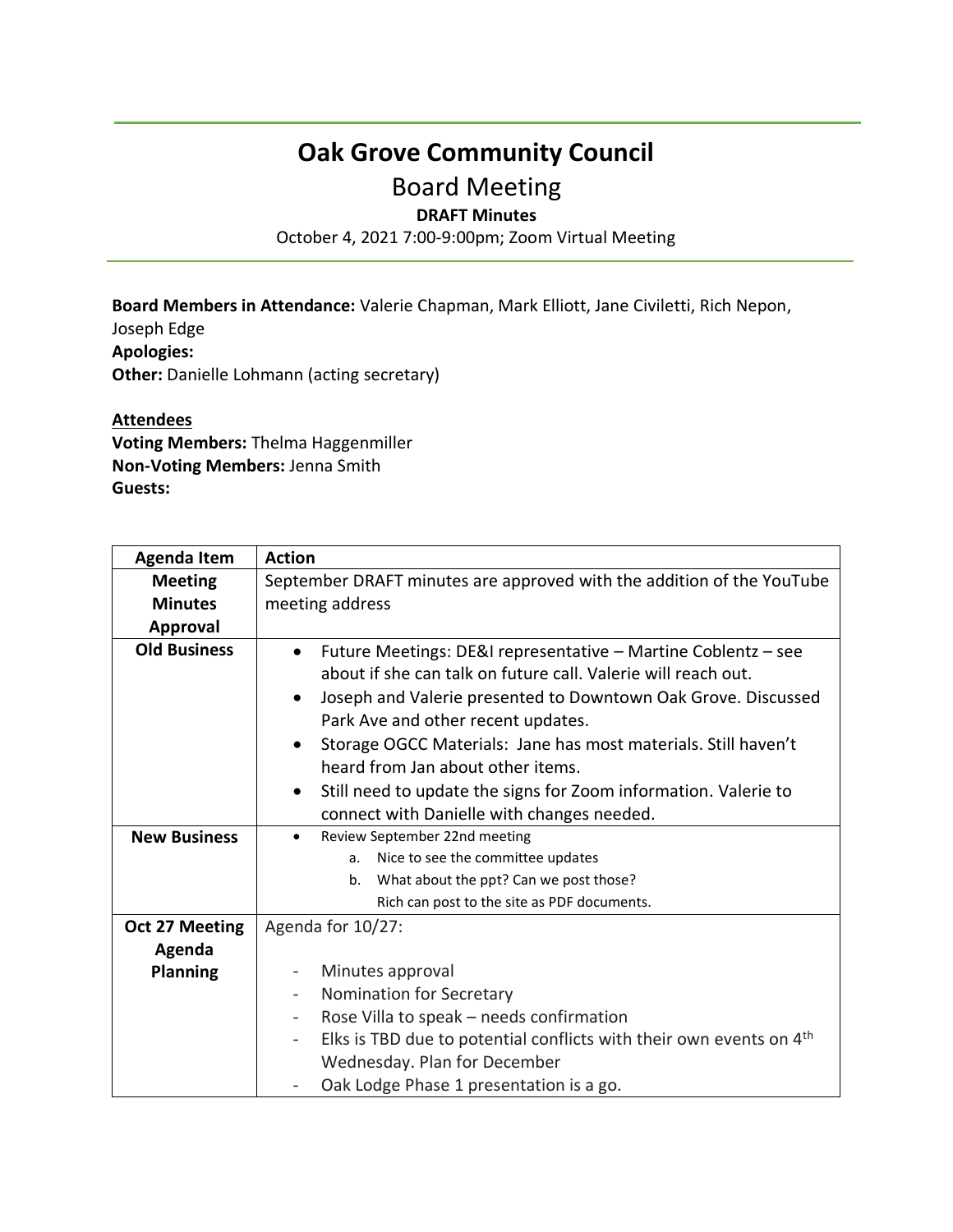|                | Will give LUART 15 minutes                                                                                                                                                                                                                                                                                                                                                                                                                                     |
|----------------|----------------------------------------------------------------------------------------------------------------------------------------------------------------------------------------------------------------------------------------------------------------------------------------------------------------------------------------------------------------------------------------------------------------------------------------------------------------|
|                | Committee updates                                                                                                                                                                                                                                                                                                                                                                                                                                              |
|                | Planned:                                                                                                                                                                                                                                                                                                                                                                                                                                                       |
|                | <b>CERT</b>                                                                                                                                                                                                                                                                                                                                                                                                                                                    |
|                | <b>CPO Summit</b>                                                                                                                                                                                                                                                                                                                                                                                                                                              |
|                | Road Fund                                                                                                                                                                                                                                                                                                                                                                                                                                                      |
|                | EDC (likely a small update)                                                                                                                                                                                                                                                                                                                                                                                                                                    |
|                | HDOG - Valerie will reach out to Suzanne Wolf to see if she'd like to                                                                                                                                                                                                                                                                                                                                                                                          |
|                | give an update                                                                                                                                                                                                                                                                                                                                                                                                                                                 |
|                | LUART updates (Whipple, Zoning Code, Others)                                                                                                                                                                                                                                                                                                                                                                                                                   |
|                | Pending:                                                                                                                                                                                                                                                                                                                                                                                                                                                       |
|                | <b>NCPRD DAC</b>                                                                                                                                                                                                                                                                                                                                                                                                                                               |
|                | Oak Lodge Water                                                                                                                                                                                                                                                                                                                                                                                                                                                |
|                | Ped Bikeway                                                                                                                                                                                                                                                                                                                                                                                                                                                    |
|                | <b>NCPRD DAC</b>                                                                                                                                                                                                                                                                                                                                                                                                                                               |
|                | Concord School                                                                                                                                                                                                                                                                                                                                                                                                                                                 |
| <b>Working</b> | 7:28 Motion: fill vacant Secretary position with Danielle Lohmann                                                                                                                                                                                                                                                                                                                                                                                              |
| <b>Session</b> | Second: Valerie Chapman                                                                                                                                                                                                                                                                                                                                                                                                                                        |
|                | Unanimous approval                                                                                                                                                                                                                                                                                                                                                                                                                                             |
|                | Joeseph will add to the October agenda                                                                                                                                                                                                                                                                                                                                                                                                                         |
|                | LUART: Public hearing on zoning changes is on Wednesday 10/6 at 9:30<br>discussed items related to/ impacted by zoning changes, including:<br>parking access, awareness level of the proposal, inclusiveness, access to<br>childcare.                                                                                                                                                                                                                          |
|                | Grant: Can we apply for a grant to set up a hybrid meeting arrangement?<br>Mark set up meeting. We need to determine what we need before we can<br>land on a good request. Having a hard time finding this out from the<br>county. Valerie will reach out to Ellen Rogalin to see if she can help.                                                                                                                                                             |
|                | Motion: Valerie moved to approve the financials as presented with the<br>change to include actuals for 2021 for inclusion in the grant application<br>Second: Rich<br>Unanimous approval                                                                                                                                                                                                                                                                       |
|                | Whipple Subdivision update: Rich updated with his perspective on the<br>hearing; felt the sentiment was very aligned to one that stays true to the<br>zoning. Tree ordinance is not in effect for this zoning designation.<br>Applicant offered to preserve whatever trees he could and will investigate<br>water features as part of the updated report. Engineer reported that the<br>water issues would improve after the subdivision was completed (due to |